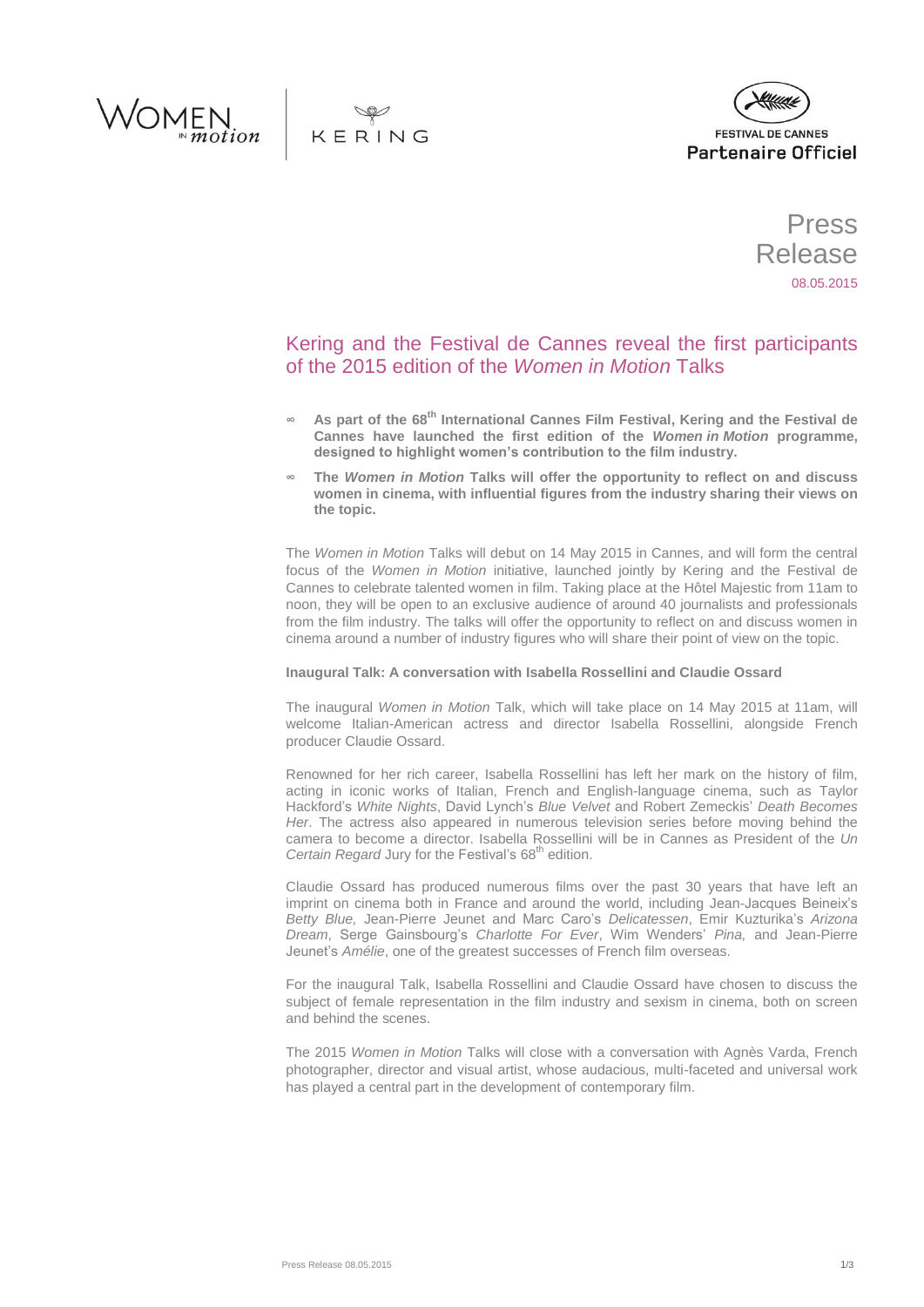





**Isabelle Huppert, Claire Denis and Rebecca Zlotowski to participate in the 2015 edition of the** *Women in Motion* **Talks**

The first edition of the *Women in Motion* Talks will further welcome, among others, the following prestigious guests:

- French actress Isabelle Huppert
- French screenwriter and producer Sylvie Pialat
- Mexican-American actress, director and producer Salma Hayek-Pinault
- French screenwriter and director Claire Denis
- French director Rebecca Zlotowski
- General Delegate of the Festival de Cannes Thierry Frémaux.

The 2015 edition of the *Women in Motion* Talks has been organised in partnership with *The Hollywood Reporter*, *Le Figaro* and *Madame Figaro*. As official partners, these media outlets will offer a video feed and daily editorials on the talks via their digital and social network platforms. The videos will also be available at Kering.com and on Festival de Cannes TV.

*The complete programme of the 2015 edition of the Women in Motion Talks will be released in the coming days.*

## **To follow the** *Women in Motion* **Talks 2015**

**Hashtags** #WomeninMotion #Cannes2015 #THRxKering #FigaroxKering #Kering

**Twitter** @KeringGroup @Festival\_Cannes @THR @figaro\_culture @Madamefigaro @Festivalcannes

# **Full press kit and visuals available on Kering's Press Room:** www.kering.com/en/press

### *About Kering*

*Kering, a world leader in clothing and accessories, has developed a group of powerful Luxury and Sport & Lifestyle brands: Gucci, Bottega Veneta, Saint Laurent, Alexander McQueen, Balenciaga, Brioni, Christopher Kane, McQ, Stella McCartney, Tomas Maier, Sergio Rossi, Boucheron, Dodo, Girard-Perregaux, JeanRichard, Pomellato, Qeelin, Ulysse Nardin, Puma, Volcom, Cobra, Electric and Tretorn. By encouraging imagination in all its forms, Kering allows its brands to fulfil their growth potential and opens the door to sustainable methods. Present in more than 120 countries, Kering recorded a turnover of 10 billion euros in 2014 and employed over 37,000 people as of 31 December. Kering stock (ex PPR) is listed in Euronext Paris (FR 0000121485, KER.PA, KER.FP).*

#### **Kering press contacts:**

| Hélène Saint-Raymond | +33 (0) 1 45 64 61 20 | helene.saint-raymond@kering.com |
|----------------------|-----------------------|---------------------------------|
| Floriane Geroudet    | +33 (0) 145 64 66 00  | floriane.geroudet@kering.com    |
| Laurent Boyé         | +1 310 220 7239       | laurent@jazopr.com              |